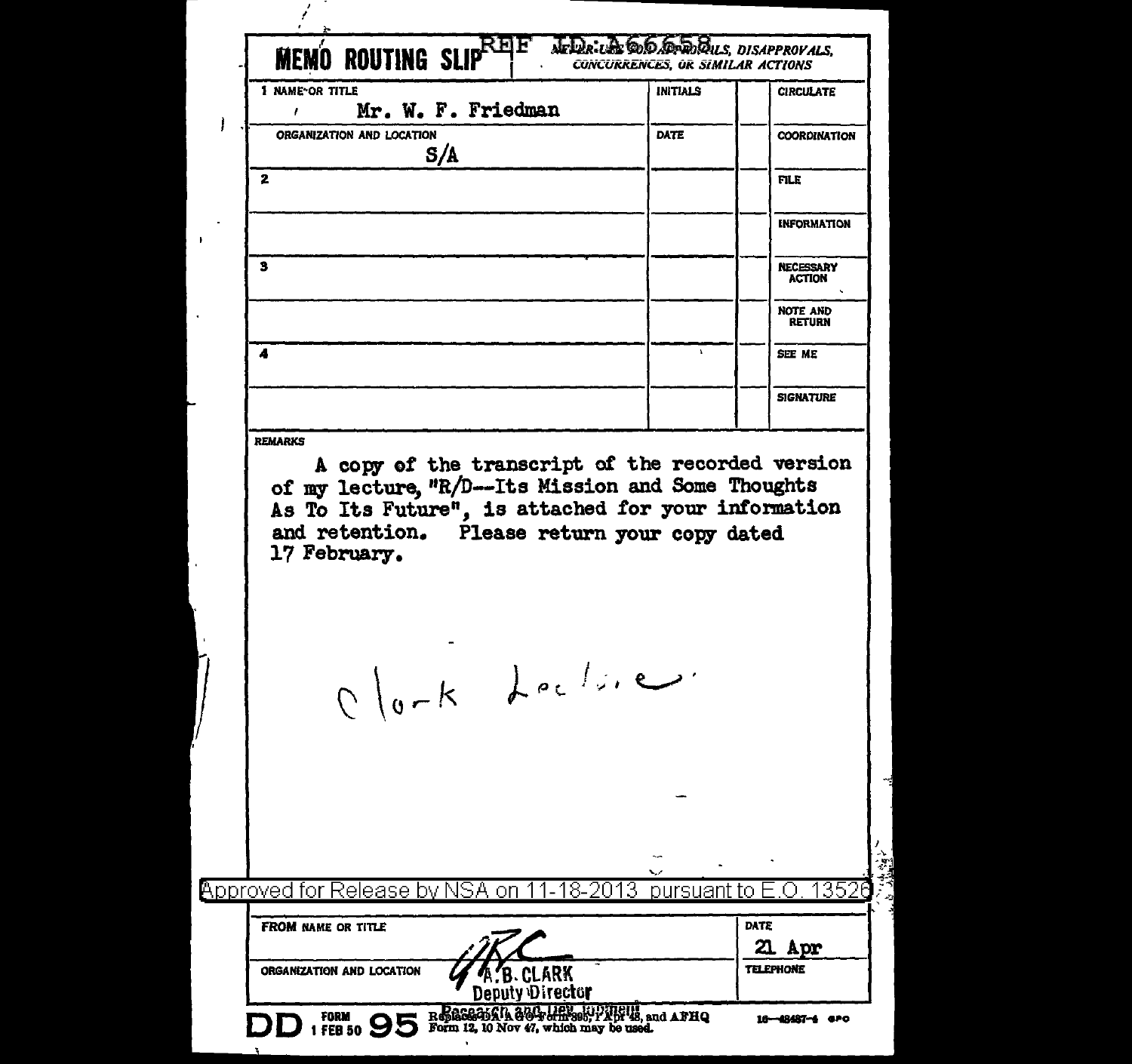7 March 1955

---- --,..,...,,-

//

## R/D--Its Mission and Some Thoughts as to Its Future

I have been around here now for something like 11 months. Of that 11 months, I was a. Bell Laboratories man loaned to NSA for at least 10 of the months and I really started to work regularly for this Agency on 1 February; so it seemed to me that I wanted to talk to  $R/D$  personnel to give them a few notions--I think this is primarily a matter of getting acquainted. I wanted to see what a good looking bunch you were and for you to see what kind of a guy I **for**, so that is the whole lot of it.

Another object in preparing this talk was to let everybody know how they stood organization-wise so what I did was prepare the speech very carefully and then tried it out on a few people, like the General and some of the people with him, as I was very anxious that the principles that I am going to talk to you about be agreed on by everyone; so with the exception of a few details, this speech is going to be correct and has been agreed on by other departments.

First of all, let's define R/D. I like to define R/D as the laboratories organization of NSA. Like all other  $R/D$  laboratories organizationsy I know anything about, it produces two things. One, of the things<sup>7</sup> is relationships and the other is things--physical things, so our charter is very very simple. It is nothing but relationships and things.

Well, what are the things? You know what they are. They are devices for OOMINT purposes and for COMSEC purposes, but you know that.

~

You may not quite understand what I mean by relationships. You don't invent a relationship--you discover it. It is the kind *ot*  thing that nature did a long long time ago, all you do is discover it. Maybe it's a basic mathematical. principle; maybe it's a physical principle but whatever it is, you don't create it., you discover it.

**Qa the other hand, R/D's mission is simply to do creative work.** R/D is not a military organization and it is not my intention to run it as it it were a military organization. That is true even though NSA, as a whole, is properly a military organization encompassed within the Department of Defense and, of course,  $R/D$ 's mission in life .is to serve NSA.

0

FOR OF HUIMLUSE UNLY

 $\sim$  ,  $\sim$  ,  $\sim$   $\sim$   $\sim$   $\sim$   $\sim$   $\sim$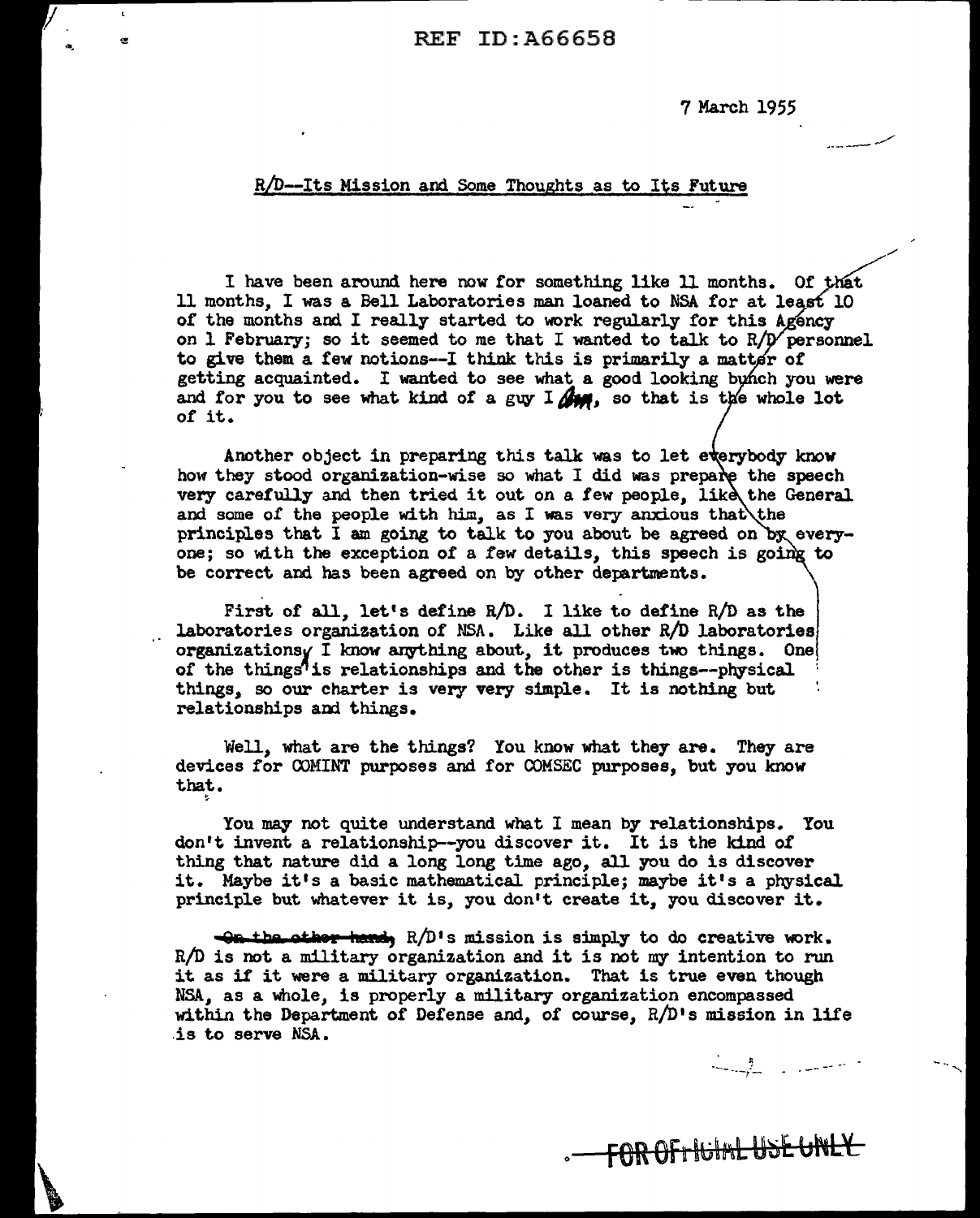Another thing that  $R/D$  is not is a maker of policy. The only policies that R/D ·makes are the policies that have to do with its own internal organization.

It is  $R/D's$  job to assist other organizations, such as the General's advisors. COMSEC and the COMINT people as to their policies and we do that by supplying them with whatever we know about either physical things, or the laws of nature, or mathematical relationships, or anything like that but we definitely do not make policies. I regard that as an element of strength; not an element of weakness because if you are dealing simply with factual things, your fundamental background is a set of facts and you don't worry about what you might have said . policy-wise a year ago. If you say nothing policy-wise, then you simply deal with facts so that is an element in my judgment of great strength.

One of the most vital requirements for the success of an organization is that it know what its job is and I think we have an admirable job to do. I have tried to tell you in a very general way what it is and now I will tell you in more detail. It is important of course that you know this for two reasons.

First of all you need it to carry out your own work every day. You want to be sure that you know why are are working, otherwise, you can have no enthusiasm for your work and you won't enjoy it. One thing that I believe very much is that everyone should have a lot of fun in his work.

There are two main things in this life--one thing is your work. and the other is your family and I don't draw any distinction as to which one is more important. I said at one other occasion, and my wife objected strenuously, that your job is the principal thing in this world, so now you see I have amended my statement a little bit. Anyway, your job is of tremendous importance and you must have fun at it otherwise you lead a miserable existence and that is what we don't want you to do.

It is also extremely important that R/D people know where they stand relative to other organizations. You can fool around a lot and fritter away time needlessly if you don't know what you are supposed to do and what the other fellow is supposed to do, so you must have understanding in order to avoid friction and have harmonious relationships.

One particular thing that I intend to do is to very promptly take care of anything that is not sweet relative to the relationships between you people and other organizations. That is one of the most important things that the Head of an organization should do, so I want to be sure that in your daily work that whenever anything like that

 $\mathcal{L}$ .

FURUFTICIALUSLUNLY -2-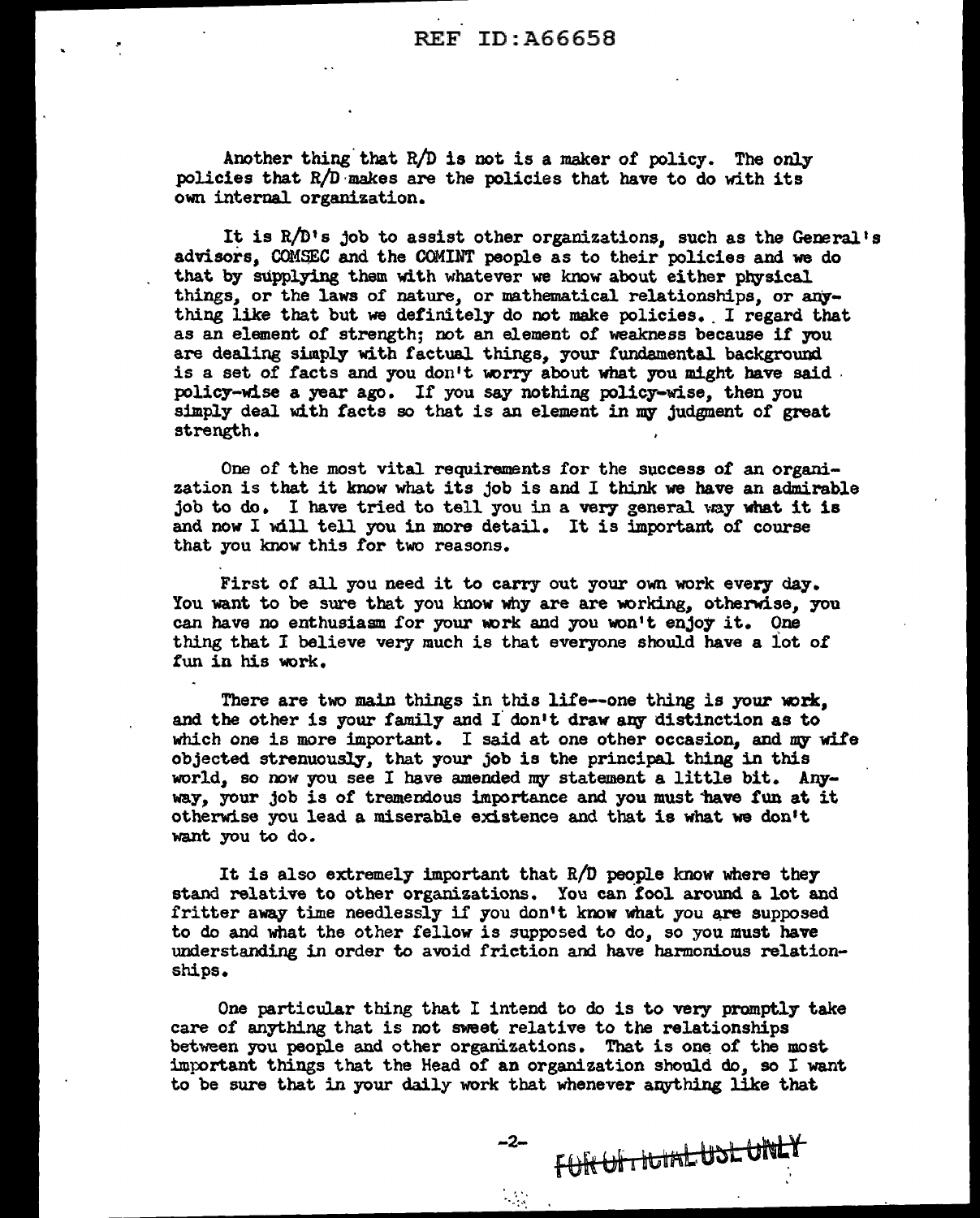happens; whenever you are not sure what you ought to be doing relative to sane other organization, that you immediately pass the word up the line because I can assure you that that is one of the things that I will give the most prompt attention.

I can give you a little general advice, of course, because we don't want too many little silly things carried up-a particular bit or advice is this: Never argue with somebody else who wants to do something that you think encroaches on your job. You have more than enough to do so if anybody else can do part of your work and wants to do it by all means let him do it.

Now, as I said at the beginning,  $R/D$  is the laboratories organization of NSA. It encompasses all of the laboratories functions and I believe that is as it should be because NSA is not large enough to afford the luxury of more than one laboratories organization. The Bell System, from which I come, which is an enormous organization, has just one laboratories set-up for the same kind of reason.

The fact that R/D is the laboratories organization, and the sole laboratories organization, is not intended to shut out operations people, either in COMSEC or FROD, from such use of laboratory facilities as they properly need in the course of their regular operations. Neither is it intended to shut out COMSEC or PROD from technical knowledge. Also it is not intended to shut them out from the use of technical tools which they need for their operations.

Nov as to a little more detail on organization. One thing which we all know and believe in is that an  $R/D$  organization cannot exist if confined to an ivory tower, therefore you folks need, for an effective operation, first-hand knowledge of the fields of operation wherein your products are applied.

More specifically, in the COMINT field, this means that  $R/D$  needs and has freedom to visit representative intercept stations in different parts of the world wherever they may be. It is also necessary that  $R/D$ be familiar with the network of communications channels and other means which bring COMINT material to NSA headquarters.

 $R/D$  must also be familiar with PROD's operations. With respect to PROD<sup>1</sup>s operations, the requirements of security introduce real handicaps to  $R/D$ . We, of course, must all appreciate that  $R/D$  must not jeopardize security; however, it must have essential knowledge of PROD's operations. If  $R/D$  does not have this essential knowledge of PROD's operations it could never rise above being simply a model shop for PROD. Neither PROD nor  $R/D$  want anything like this so we are both earnestly striving to set up a working arrangement whereby we will not jeopardize security but nevertheless will know these essential things.

-3-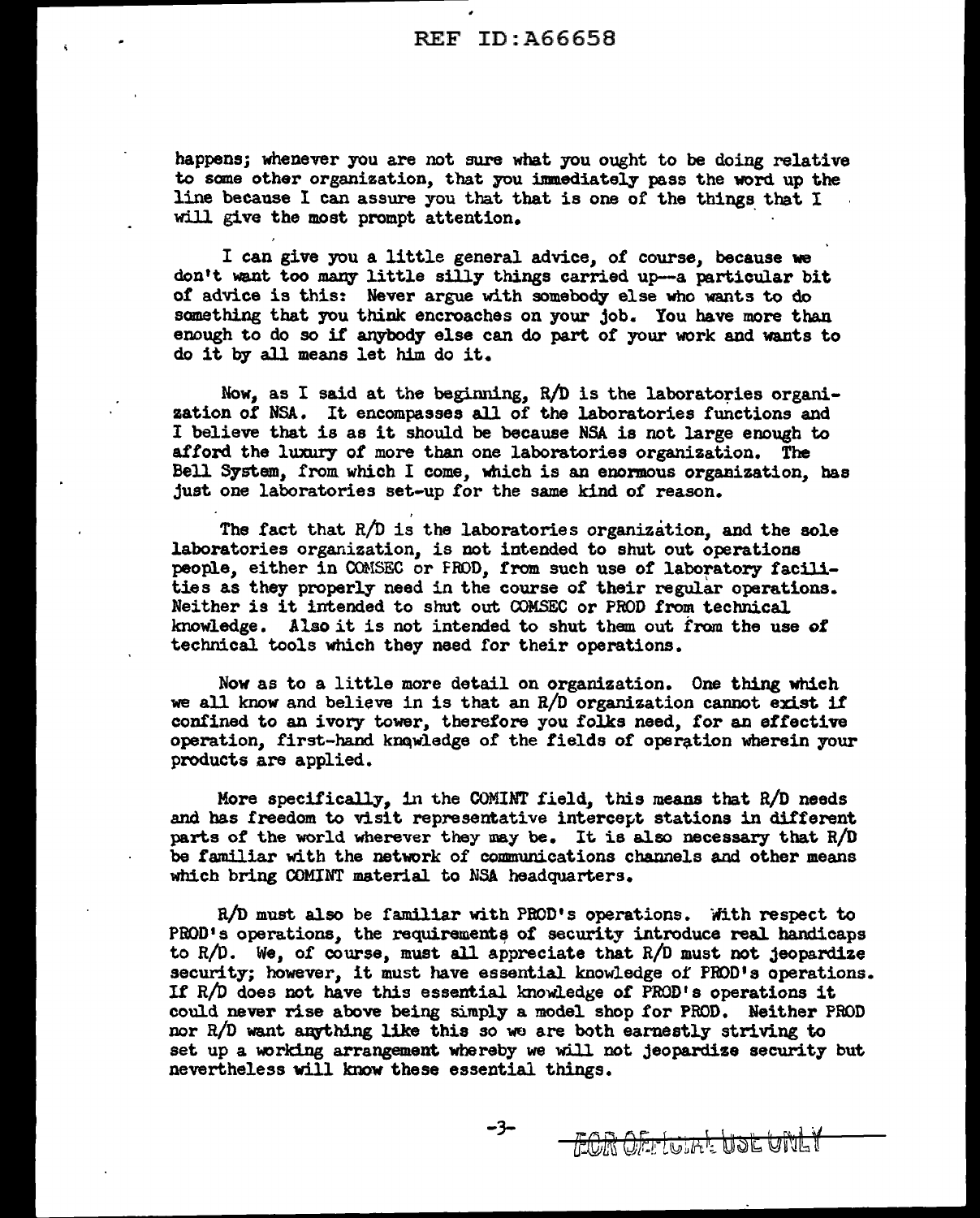Now in the COMSEC field:

R/D is tree to contact directly all communication users; military,, other government departments, and commercial communication organizations.

R/D has full responsibility for the creation of all new COMSEC gear and it must continue this responsibility for vital features of over-all design as well as component design throughout all phases of manufacture and such modifications as may later be indicated desirable as a result of experience in the field. This applies throughout the whole life of the equipment.

 $R/D$  has no facilities for and does not aspire to become the custodian for detailed design information of the gear which NSA manufactures or has manufactured, either in the COMSEC or COMINT fields. In this it differs from at least one very important laboratory that I knew which actually maintains the custodianship of detailed design information on everything it creates. It seems to me that for NSA. however, on balance, R/D should not endeavor to maintain this custodianship--one of the reasons being that their products are so short-lived. Another reason is that they do not have the facilities for this Another reason is that they do not have the inclinities for this<br>custodianship and are better off if my judgment by not attempting to<br>take them over.

At this point, I might say that another thing that R/D does not do is to seek any monopoly on new ideas.  $R/D$  should welcome ideas from. everywhere and does. Above all, R/D should have no "pride of authorship" whatsoever with respect to ideas. Ideas are the whole life blood of this place or any other creative place and you must get ideas from anyplace you can find them and you must do everything not to dry up this source.

I want to discuss  $R/D$ 's internal organization a bit and since I am a part of this organization I must necessarily say a few words about myself.

I cam here because R. D. Parker,, one *of* our consultants, thought that I might be interested in the job and told the General about me. I want to give full credit to him for that because I think that working in this place is going to be one of the happiest periods of my life.

Secondly, I didn't really want to retire after all. I am 65 years old--I am one of these people who believe that you are much happier to continue working rather than drop out of things.

Another reason, of course, is that I am anxious for the safety of my own skin and I think that NSA has a great job to do in helping to protect this Nation.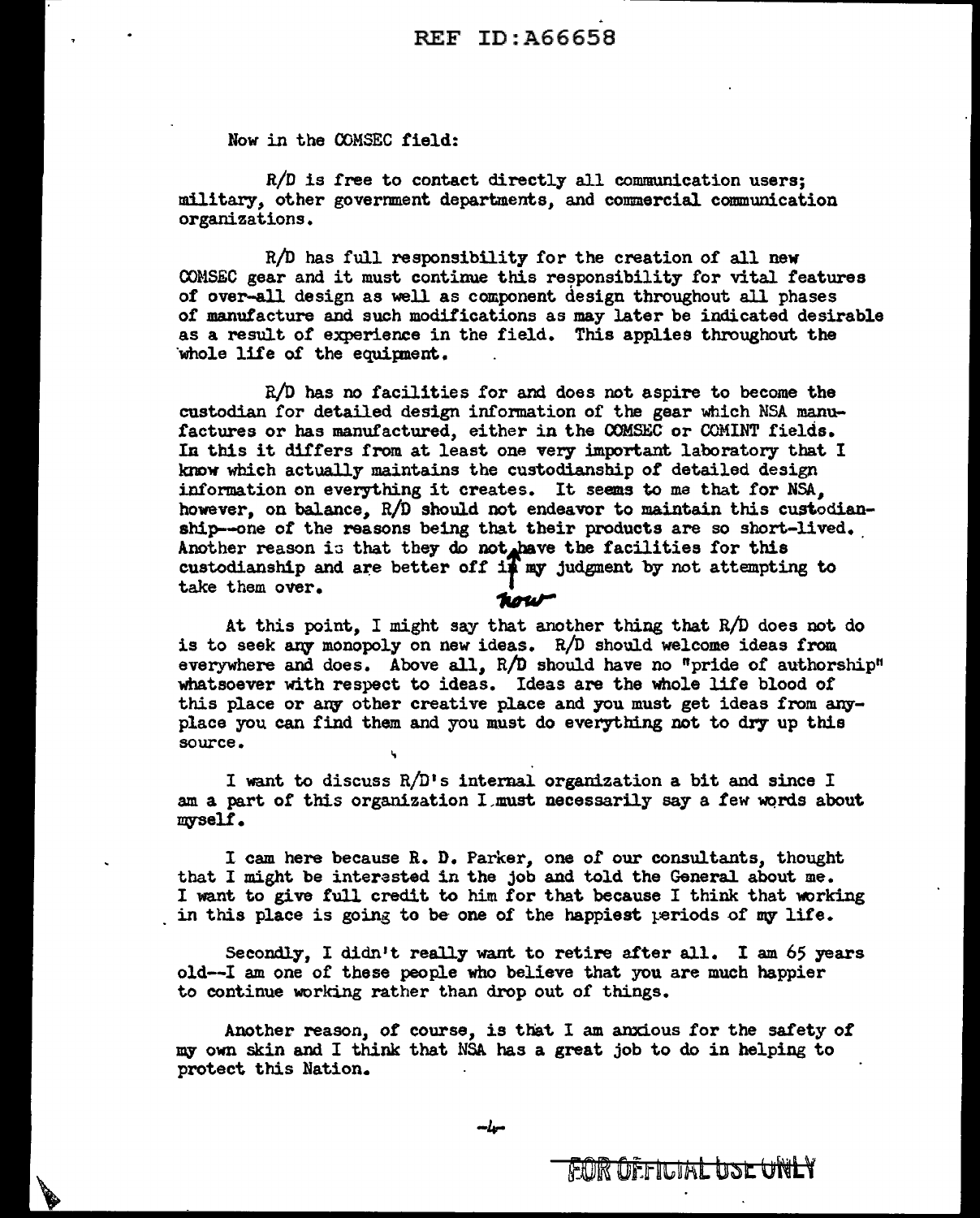,

Another reason is that this conmunications business, and particularly the research and development business, is something I have been at for more than 40 years and it is so near like the kind of thing I have been doing that I honestly felt that I could help you people; however, I can assure you that I have much to learn since you folks know really how to make the communications business really tougb.

Another point is that I have great personal interest in both the discovery of relationships\_ and the creation of new things. Thus my major interests coincide exactly with the charter of  $R/D$  and I do expect to have a lot of fun, as I said before.

Finally I noted on my first visit to NSA and have had this confirmed as I have become better and better acquainted, that R/D has already in being a great organization and a record *of* great achievement. I don't know entirely how this good result has come about but I certainly believe that Dr. Kullback deserves much of the credit and of course much of the credit goes to all of you.

One of my ambitions, therefore, will be to see that  $R/D$  is adequately recognized for what it is. It deserges I believe, the record of being the most effective R/D organization in the whole military establishment of the United States and I think it deserves and should be recognized as such.

نحو Since Dr. Kullback has already achieved a wonderful organization, I intend to disturb its workings as little as possible. I therefore intend to leave the regular day-to-day operations in his hands.

for myself, my principal desires are to:

Do whatever I can to further improve the organization and in particular to bring in the new men which this organization so sorely needs.

Secondly, I want to do all I can to plan for the future.

More simply expressed, I propose to devote my efforts to the greatest extent practicable to personnel and planning. Dr. Kullback will take care of everything else. Since he will also, of course, participate in the work on personnel and planning be will continue to be a busy man.

Now I want to give you a few words expressing my current thoughts on personnel and planning.

<del>TIR OErNJAL USE UNL</del>Y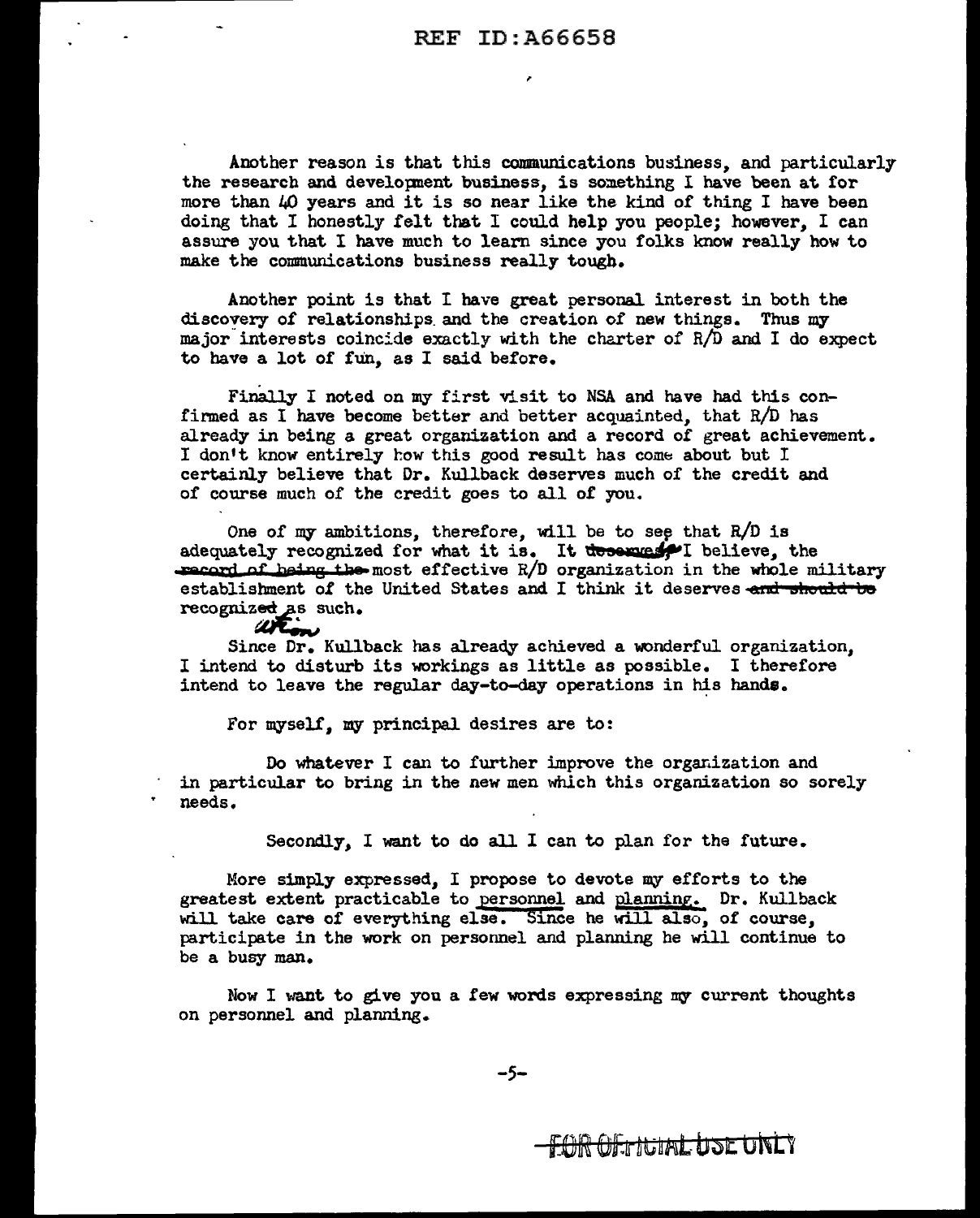#### PERSONNEL

First of all, in regard to the Civil Service set-up, I think Civil Service, from at least my observations of it however I am far from an expert on the subject, is far from as bad as it has sometimes been painted. You have a good pension plan and a good plan for vacations and sick leave. Salaries in R/D, for at least the first 10 to 15 years, compare favorably with commercial organizations with which I am familiar. This includes starting salaries.

Another point about Civil Service is, it seems to me, that we sbould always bear in mind the very worthy objectives which led to the creation of the Civil Service. As I understand it, the primary objective was to eliminate politicians and political influence. Now in order to do that it has had to set up some rules which tend to be onerous; however, I think if we try to keep in tune with the spirit of Civil Service and rise above the petty annoyances and rules that we will do pretty well.

General Canine has already made great strides in that direction. One example--it is no longer necessary to warp an organization into a form which it should not possess in order to meet Civil Service rules. That I regard as an extremely important thing. Therefore, I believe that, on balance, Civil Service should not be a serious obstacle to the further success of  $R/D$ .

The next point, which I think is also very important, is that  $R/D$ does not operate under military dominance of such a nature as to inhibit its success. It is quite true that I report to Lt. General Canine, and he, of course, is a military man; however, I can assure you that he is full of sound business ideas. His military background is of great value to NSA; in fact, I believe it is indispensable to NSA and I don't believe that his military background has much significance one way or the other to  $R/D$  so, on balance, I consider General Canine a very great power for the good of NSA and also for R/D.

Now I want to say a bit about military personnel.

Military personnel, mostly of lower rank, are now used widely within  $R/D$  and have contributed a great lot of good. In particular they have helped enormously in offsetting the shortages of manpower. We must therefore do everything we can possibly do to make military people working for us happy.

We must, however, recognize two problems. One is the fact that military people are generally of short service--two or three years. The second is the difficulty of rank. The short-service feature of military people, whether they be of low rank or high rank, makes it

-6-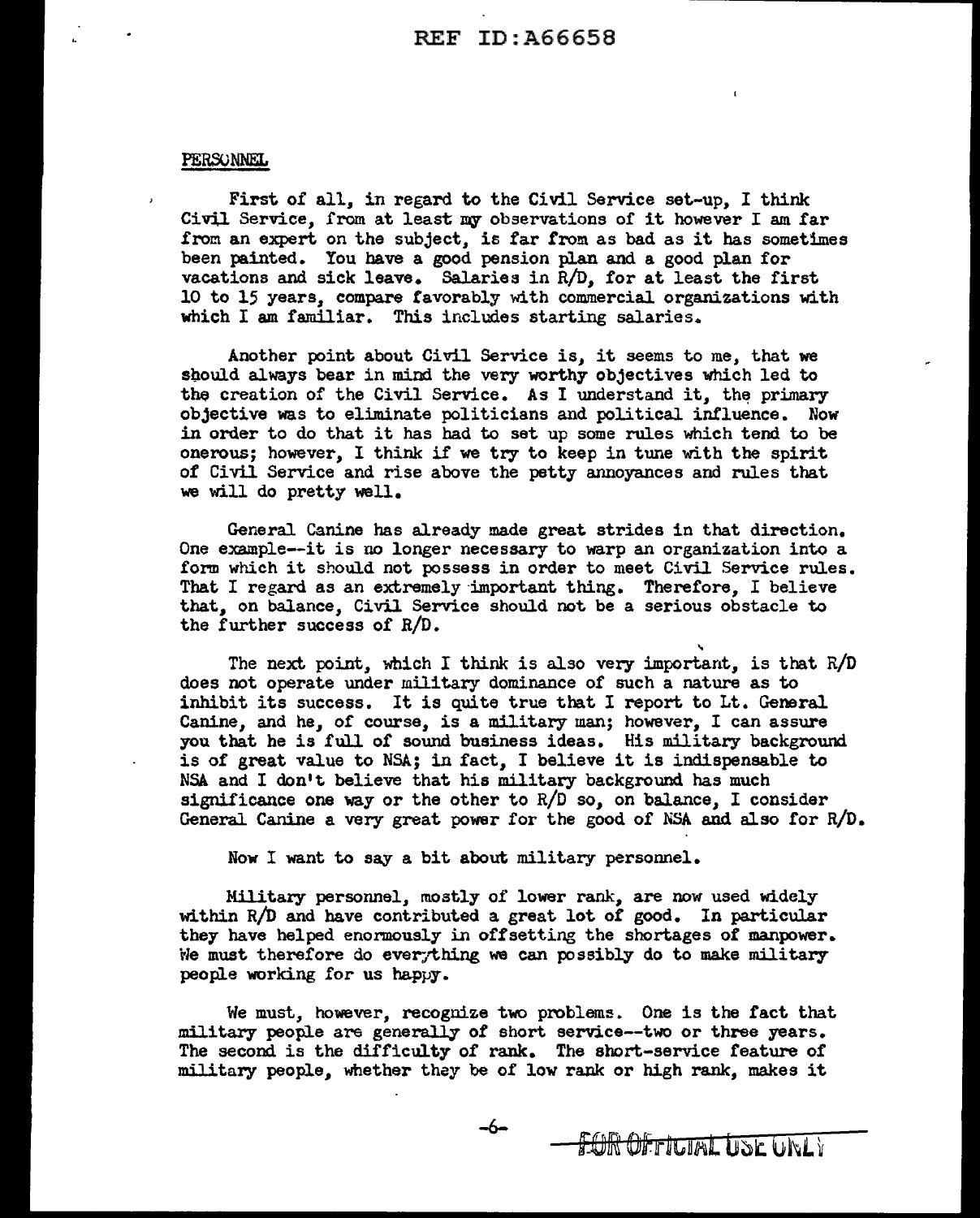if constrained to short service,

,

practically impossible to use them to direct technical work. Anyone at all, whether he is a civilian or a military man, would need to be exceedingly gifted or exceedingly experienced. both in knowledge and understanding, to be able effectively to fit into a technical organization at high level for purposes of directing the work. However, high-level military people can be very useful. as liaison people and in the positione *ol* the R/D organization that deal with administration.

I believe that we will continue to use at least as many high-rank people as we now have and perhaps more.

Now, I want to come to one of the most important things of all and that is the recruitment.

In order to start that off, I am going to give you some figures\* as to what happened last year. By last year, I mean February 1, 1954 to February l, 1955. This is the latest full year for which I was able to get figures. I am going to consider engineers alone because those are tbe only good figures I have.

Last year we obtained a total of 20 engineers input to  $R/D$ . We lost exactly 20. Where did we get this 20? We got four new people out of colleges; we lost one *of* these in the school, however, and another one left alter a few months; so of our college recruitment, we have just two left.

'

We obtained nine engineers from the junior military people who took off their uniforms after their military service requirements were terminated and stayed with R/D. Of these one was a private and eight were junior officers. Why we got more junior officers than privates, I don't know. This number nine should be compared with the total of 69 junior military people who left R/D after their military assignments were completed.

Another source of hirings was the personal solicitations of different members of  $R/D$  directly from friends, acquaintances and other sources. As I have already told you. I was one of these myself. We got a total of nine from that source. That adds up to 20. Mr. Crone got some of these people that I am putting into this nine. The fact that he got them almost single-handed makes me include them in this personal solicitation group.

Now as to where these men went. Seven engineers went to various industrial establishments. Two engineers went to other governmental

 $^{\circ}$ More complete and accurate personnel figures are attached as Tab A.

FOR OF TIGTAL USE UNLY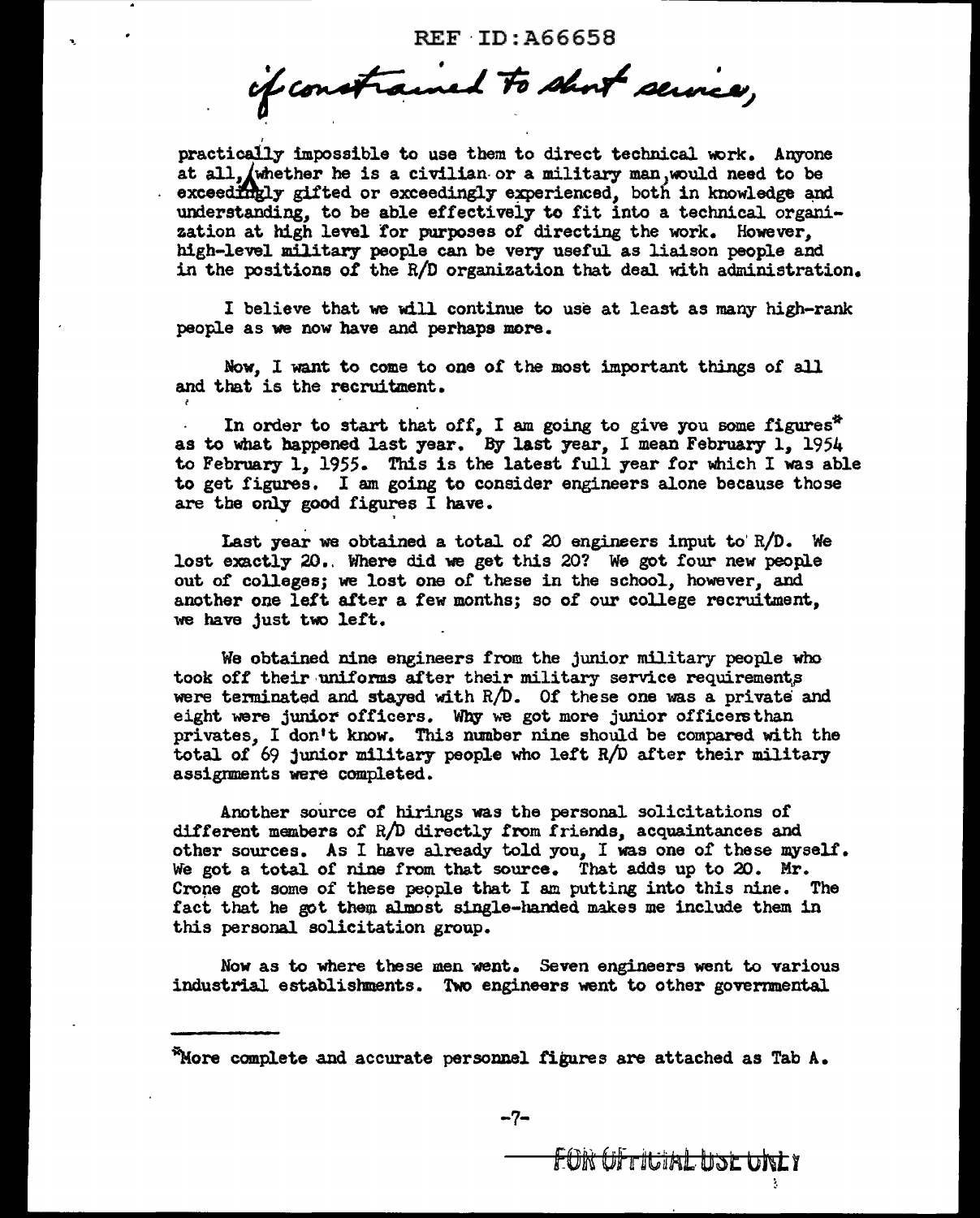agencies outside or NSA. Eight engineers were transferred from R/D to other sections of NSA. Of these COMSEC took a total of six; Logistics, one and PROD, one. Three were drafted into military service.

It is very significant that R/D received no men by transfer from other organizations. I think it is very healthy that  $R/D$  does supply people to other parts of NSA. That's a fine thing but the tact that they do this means that we must have more recruits.

Another thing you get out of this is the great importance of junior military people, both with respect to the work which they do and  $\mathbb{Z}$ **that they are** a great source of new men. assume that in assa X

This year I have sought and obtained authorization for adding<sup>2</sup>a total of  $\mu$  college people if we can get them and we are turned ona very heroic campaign to that end. All parts of the organization from the top down are participating in this drive. We think we know the difficulties and wa think we know some ways to avoid them.. I am going to stick my neck out and say that I am very optimistic-I expect to get these people.

When I say  $40$  I do not include the further conversions of military people who I hope will continue to want to stay with us and also I do not include the personal solicitations from friends which I want to continue to encourage. I think that that is one of the things that you people have done best and it shows how tough you are and makes me glad that you are so tough.

I have written down here something that I think you know already and that is that the nature of R/D's work is an element of great strength from the standpoint of causing other people to want to come with us and also with respect to the satisfaction of employees now here. This is a great place to work and also a great place to entice other people into.

Because you people are so good, you are continually being wooed away to better jobs. Provided the place that is wooing you is really going to give you a better job, I do not propose to stand in anybody's way at all. Rather I want to encourage it and even help you to get better jobs if I am convinced that we can't give you better jobs here. We want R/D to deserve the reputation of being a good place to come from. Also we are anxious to have sympathetic and understanding alumni in the outside world. They are good for us in many ways. $\mathcal{H}$  So I conclude that the personnel situation is far from black and I hopelthat if I give you people another report in a year £rom now that it will look better than it does now.

Finally I want to talk a little bit about planning.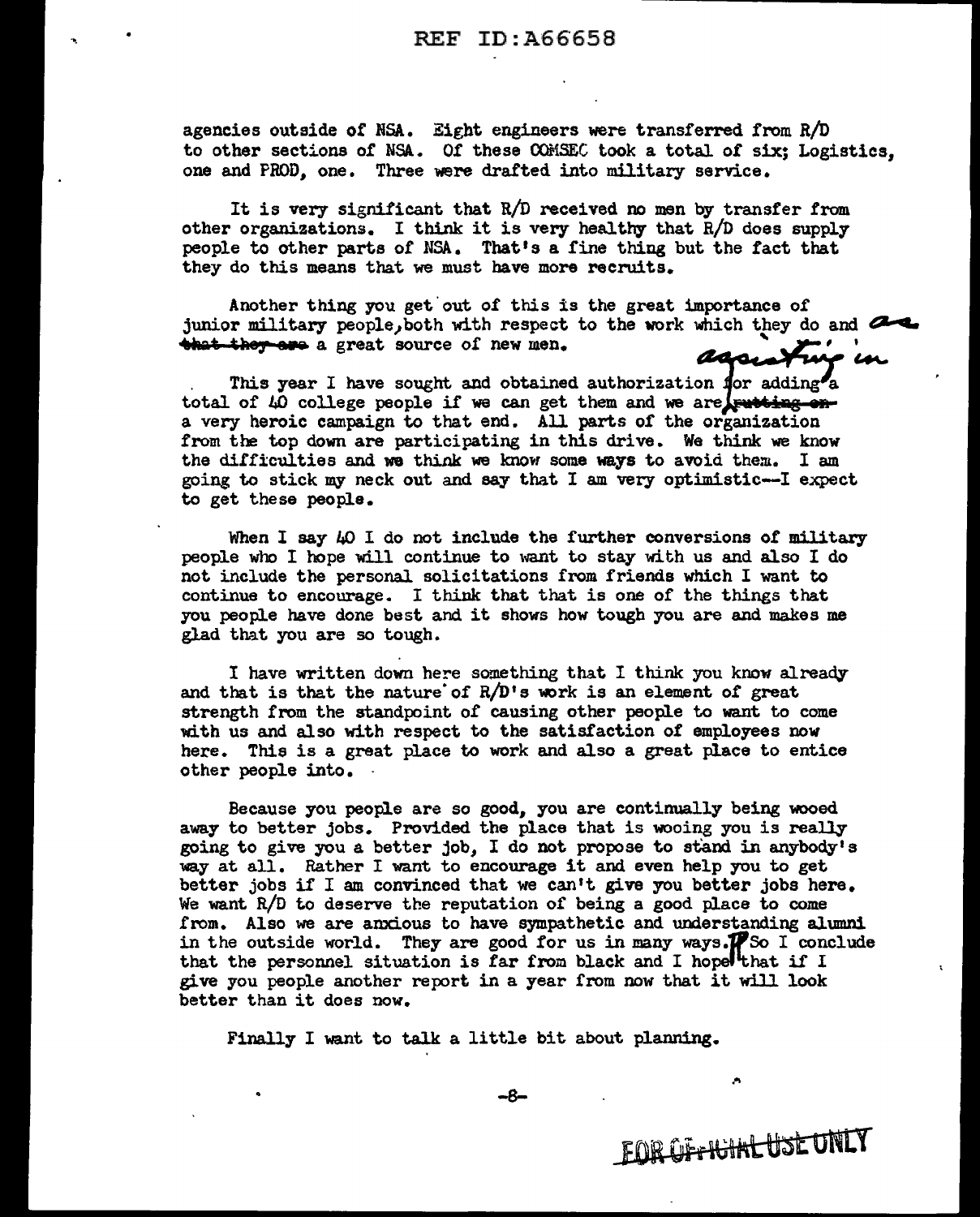Planning is my dearest hobby. I would rather work on planning than anything else I know of. Planning really consists of living in the future. Sometimes if you are too interested in planning, you never catch up with yourself because by the time things have actually gotten around to getting created you are another five or ten years in the future and you find it rather difficult  $\overline{10}$  being interested in the creations *of* the day. That is the kind of guy I am anyway.

One thing you need for planning is knowledge of what is going on, so you will find, if you don't already know it, that I ask a lot of questions to a lot of people and in the years that are to come. I expect that the many other planners will be asking you lots of questions so don't feel too bad about it. Don't always expect that the question means exactly what it seems to imply.

In that connection I think it is good to use this expression that I have heard used on television to the effect that questions do not necessarily reveal our point of view. They are merely our way of obtaining amunition for planning.

Now a few things about planning.

Planning in the OOMSEC field requires a good deal of cooperation with high-level military people in the three Armed Services. I want to report to you that a Committee chairmaned by Mr. Dean Garner, in the office of the Assistant Secretary of Defense for Supply and Logistics, with membership from the three Armed Services; the General Staff, and myself, in  $E/D$ , have been functioning for quite a few months. I believe that  $\frac{1}{\sqrt{2}}$  NSA is already feeling its effects in better understanding of many of the problems involved.

In that connection, I want to observe a few things and express some of my own beliefs. One is that human beings are inherently reasonable. If they know the facts, you don't have very much difficulty getting into agreement. I believe furthermore that this inherent reasonableness persists even though people wear uniforms and I would say the success which this committee is having is at least partial proof that this is true.

As evidence of the success of the Garner Committee, the Committee recently decided to change its name. Its name is now Crypto-communications Committee, meaning that it is a committee that considers the overall design of communications circuits of which crypto-devices are merely a part. The committee has already gotten over the notion that a Signal Corps outfit can design a cormnunication system sitting in thia dark corner and NSA can design black boxes in another dark corner and put them together and expect them to work. Rather this Committee stands for the idea that the right way to produce communications systems is to do the whole job at once, security devices and all.

FUR UFFILIAL USE UNLY

-9-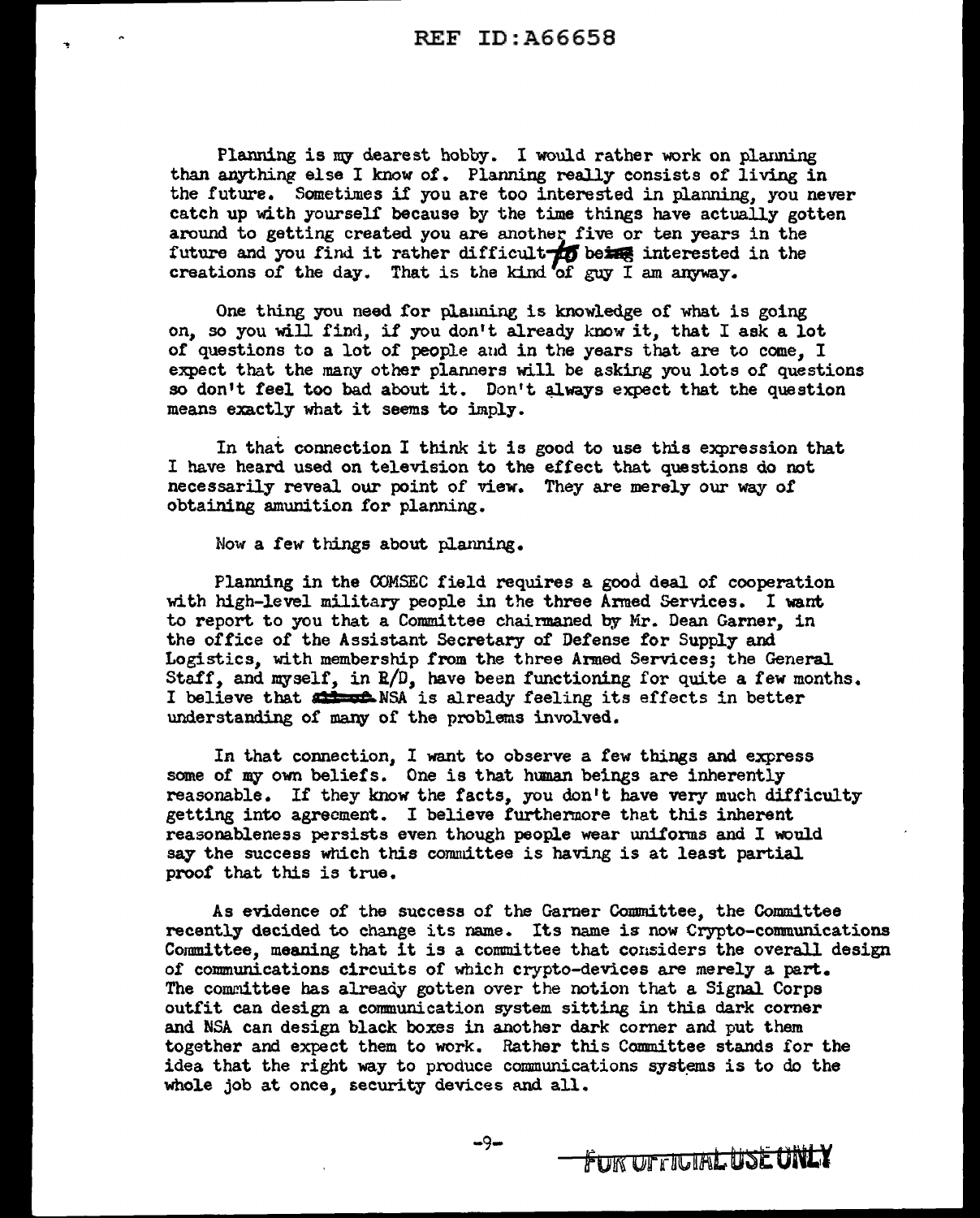mecha

In the COKINT area, there is another Committee functioning, chairmaned by Dr. Joseph Eachus. This Committee has been endeavoring to set up a fundamental plan for better specientization in the COMINT area. This Committee has membership both from R/D and from PROD. The second phase of this undertaking has just been completed, which consists of a statement of the important things that FROD does, starting with the collection in the field; transmitting the intelligence to the central point and finally processing it here. The next phase is going to consist of suggestions, of which we have already received a lot, of what we might do to improve the situation. I am very hopeful indeed for success of this undertaking.

Also with reference to planning, one very effective way to improve a job of planning is to prepare adequate reports setting forth, at suitable intervals, the current status of different jobs; the program envisaged for the future, and the philosophy underlying this program. Such reports are very good medicine for the person who prepares it. In fact they are the best medicine I know of; they are good medicine for me and good medicine for General. Canine. In fact General Canine likes that medicine very much. cine for General Canis<br>Eavenfly, nother

# much.<br>viaply, with

With reference to these reports, I would say that the object should be to/produce the kind of reports which the job needs--not to conform, with slavish or outmoded forms of the past. We want to weed out the unnecessary things and do the necessary things and we don't want to be too much bound by the past.

I merely want to make this little bit of summarization for you. I would like all of you to remember your charter which is simply to discover relationships and create new things. It is a very simple charter, one that is very easy to remember. On the other hand, the fact that it is simple merely gives you a good definition of your job and does not imply that your job is simple. I think that all of us can be very proud to be working on such a mission as this. Also I want to express the hope that all of you have a lot of fun.

#### A. B. CLARK

-10-

t

**FOR OF FILTIAL USE ONLY**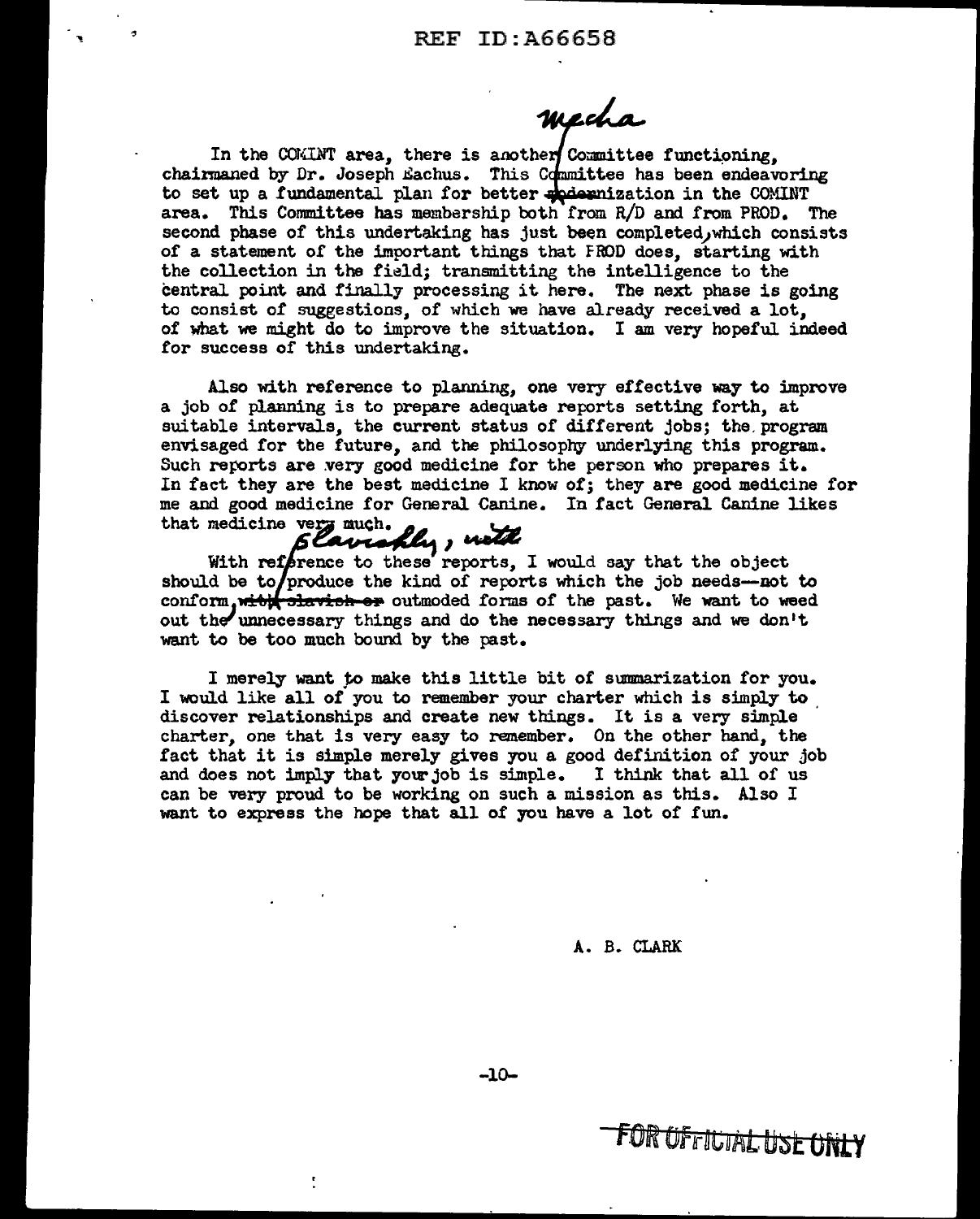$\Delta \sim$ 

R/D CIVILIAN TECHNICAL STAFF 1FEB 54 - 1FEB 55

 $\mathbf{r}$ 

| <b>GAINS</b><br><b>ENGINEERS</b>                                     |                                 | 20 | LOSSES<br>ENGINEERS                                                                                                       |              |             | 20        | NET RESULT        |
|----------------------------------------------------------------------|---------------------------------|----|---------------------------------------------------------------------------------------------------------------------------|--------------|-------------|-----------|-------------------|
| Civ. Pers<br>Military Conversion<br>R/D Recruitment                  | 4<br>8<br>8                     |    | Industrial establishments<br>Other Government Agencies<br>Transfered to other parts of NSA<br>Drafted to Military Service |              | 2<br>8<br>3 |           | O                 |
| MATHEMATICIANS                                                       |                                 | 8  | MATHEMATICIANS                                                                                                            |              |             | 5         | $+3$              |
| Military Conversions<br>R/D Recruitment                              | 4<br>4                          |    | Terminated<br>PROD<br>Private Industry<br>Maternity<br>To Join Husband                                                    |              |             |           |                   |
| <b>CRYPT ANALYSTS</b>                                                |                                 | 6  | CRYPTANALYSTS                                                                                                             |              |             | 3         | $+3$              |
| Military Conversions<br>Transfered to R/D from<br>other parts of NSA | $\overline{z}$<br>$\frac{1}{4}$ |    | Back to school<br>Overseas with husband<br>Marriage                                                                       |              |             |           |                   |
| PHYSICISTS                                                           |                                 | 5  | PHYSICISTS                                                                                                                |              |             | $\dot{O}$ | $+5$              |
| Military Conversion<br>R/D recruitment (Crone)                       |                                 |    |                                                                                                                           |              |             |           |                   |
|                                                                      | TOTAL                           | 39 |                                                                                                                           | <b>TOPAL</b> |             | 28        | 11 TOTAL NET GAIN |
|                                                                      |                                 |    |                                                                                                                           |              |             |           |                   |

 $\mathcal{F}$ 

Ħ

NCTE: Military Conversions are<br> $14$  officers and 1 enlisted = 15

 $\mathbb{R}^3$